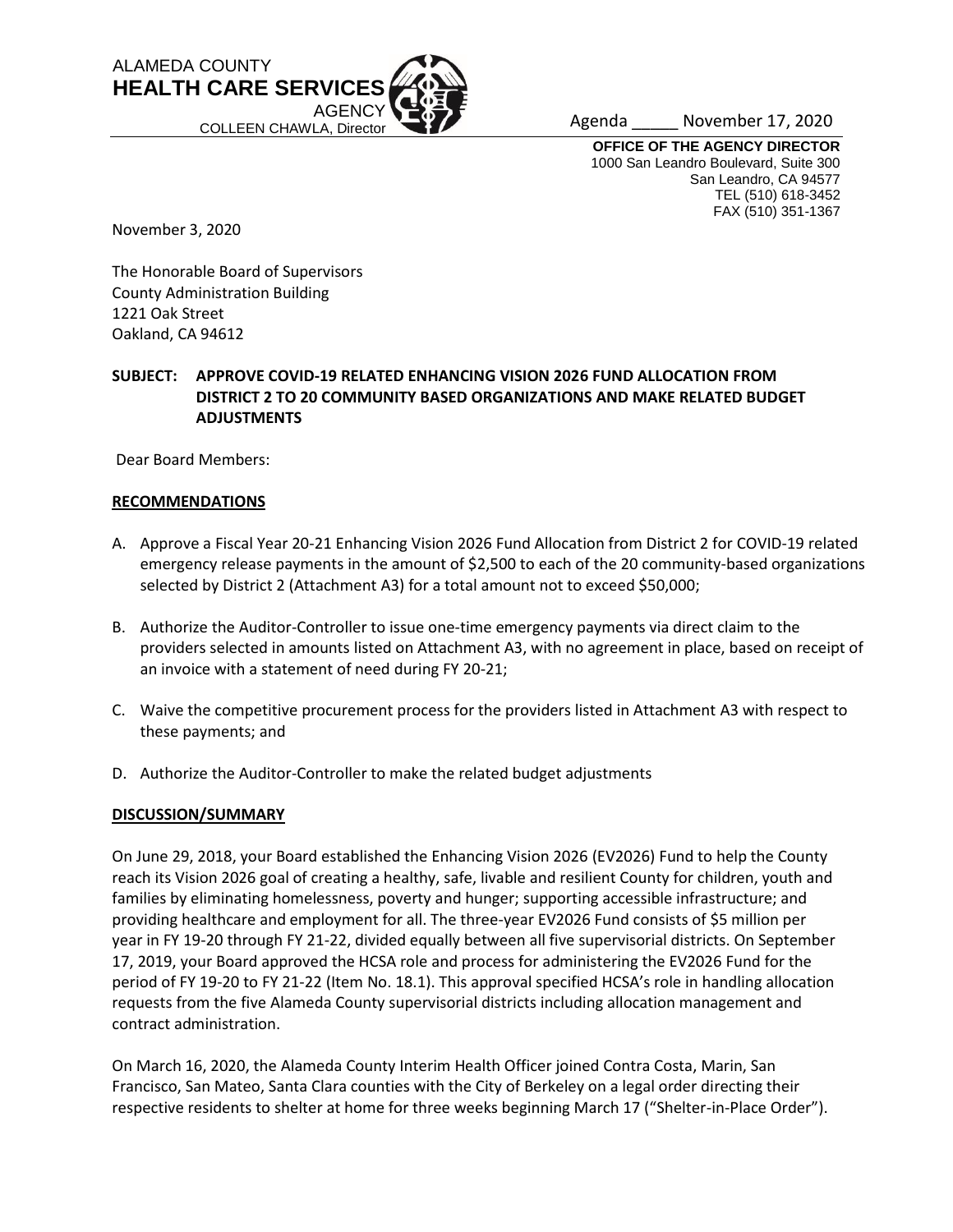The Honorable Board of Supervisors November 3, 2020 Page 2 of 3

This order was amended and extended on March 31, 2020 and on April 29, 2020 due to the COVID-19 pandemic.

On May 12, 2020, your Board approved an EV2026 allocation from District 2 in the amount of \$150,000 in one-time payments ranging between \$2,500 and \$5,000 as emergency support allocations to 47 CBOs located in District 2 that were listed in the Attachment A1 attached to that Board Letter (Item No. 23.1). On October 6, 2020, your Board approved another EV2026 allocation from District 2 in the amount of \$150,000 in one-time payments in the amount of \$5,000 each as emergency support allocations to 30 CBOs performing work in District 2 that were listed in the Attachment A2 attached to that Board Letter (Item No. 6).

Community based organizations (CBO) work in partnership with Alameda County to deliver essential services to our residents. Many CBOs in District 2 have been significantly impacted by COVID-19 and are experiencing increased utilization of their services in addition to impacts to service delivery under the County's shelter in place orders. The District 2 Office has worked with CBO providers to identify current areas of need and opportunities for collaboration regarding these impacts, and has concluded that access to immediate financial aid to meet the increased demand for services is an ongoing and growing need. HCSA, on behalf of the District 2 Office, is requesting your Board approve a third EV2026 allocation for the purpose of one-time payments as emergency support allocations to the CBOs listed in Attachment A3.

The emergency support allocations for District 2 CBOs will provide a one-time allocation payment up to \$2,500 to assist organizations with emergency financial relief due to the impacts of the COVID-19 global pandemic, including, but not limited to, potential program closure, inability to see clients, difficulty meeting capacity for increased service need, purchase of food and food delivery for clients, and the purchase of protective equipment and disinfectants. The intent of this allocation is to support the sustainability of District 2 CBOs and assist in mitigating the impacts of the County's shelter-in-place orders.

## *SELECTION CRITERIA*

*Each supervisorial district will be responsible for identifying and selecting projects or programs that support children, youth, and families and create safe and resilient communities. The EV2026 Fund allocations must be in alignment with the following criteria, which have been adapted from the Measure A criteria:*

- *1. Grants shall be approved for services during the period July 1, 2019 to June 30, 2022 unless otherwise specified or adjusted by the Board;*
- *2. Funds distributed should reflect the geographic and cultural diversity of the County and services should be provided in the most geographically accessible manner possible in each district;*
- *3. Funds must be spent according to the priority populations, specifically children, youth, and families;*
- *4. Funds should be distributed according to administrative protocols or systems to minimize administrative costs and duplicate processes;*
- *5. Funds should promote coordination among providers and an integrated approach to the delivery of services; and*
- *6. Projects should be responsive to community-identified needs.*

*Supervisorial District 2 selected the providers and payment amounts listed in Attachment A3 based upon written statements of need.*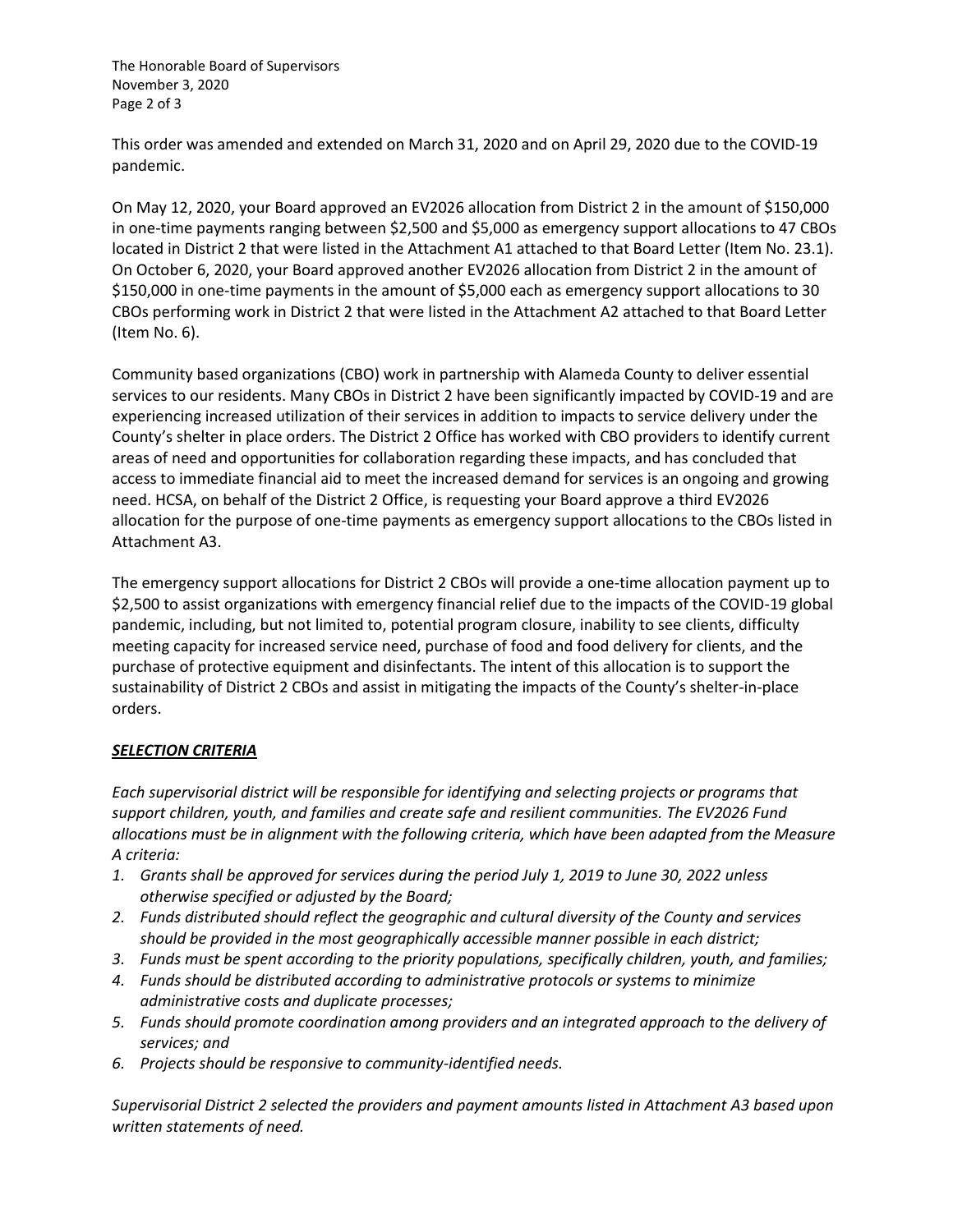The Honorable Board of Supervisors November 3, 2020 Page 3 of 3

## **FINANCING**

Funding for these recommendations comes from the Enhancing Vision 2026 Fund and is included in the FY 2020-21 Approved Budget. The source of funding for the EV2026 Fund is residual tax increment revenue returning to the County General Fund following the dissolution of redevelopment agencies ("boomerang funds"). Unspent funds for each fiscal year shall remain in a designation for each supervisorial district and must be allocated by June 30, 2022.

A budget adjustment is requested to increase \$50,000 appropriation in HCSA, where the costs will be incurred. Approval of these recommendations will have no impact on net County cost.

## **VISION 2026 GOAL**

Providing supportive services to Alameda County children, youth, and families via the Enhancing Vision 2026 Fund meets the 10X goal pathways of **Healthcare for All** and **Eliminating Poverty & Hunger** in support of our shared vision of a **Thriving & Resilient Population**.

Sincerely,

DocuSigned by: PODO

CB284AE84C50405.<br>Colleen Chawla, Director Health Care Services Agency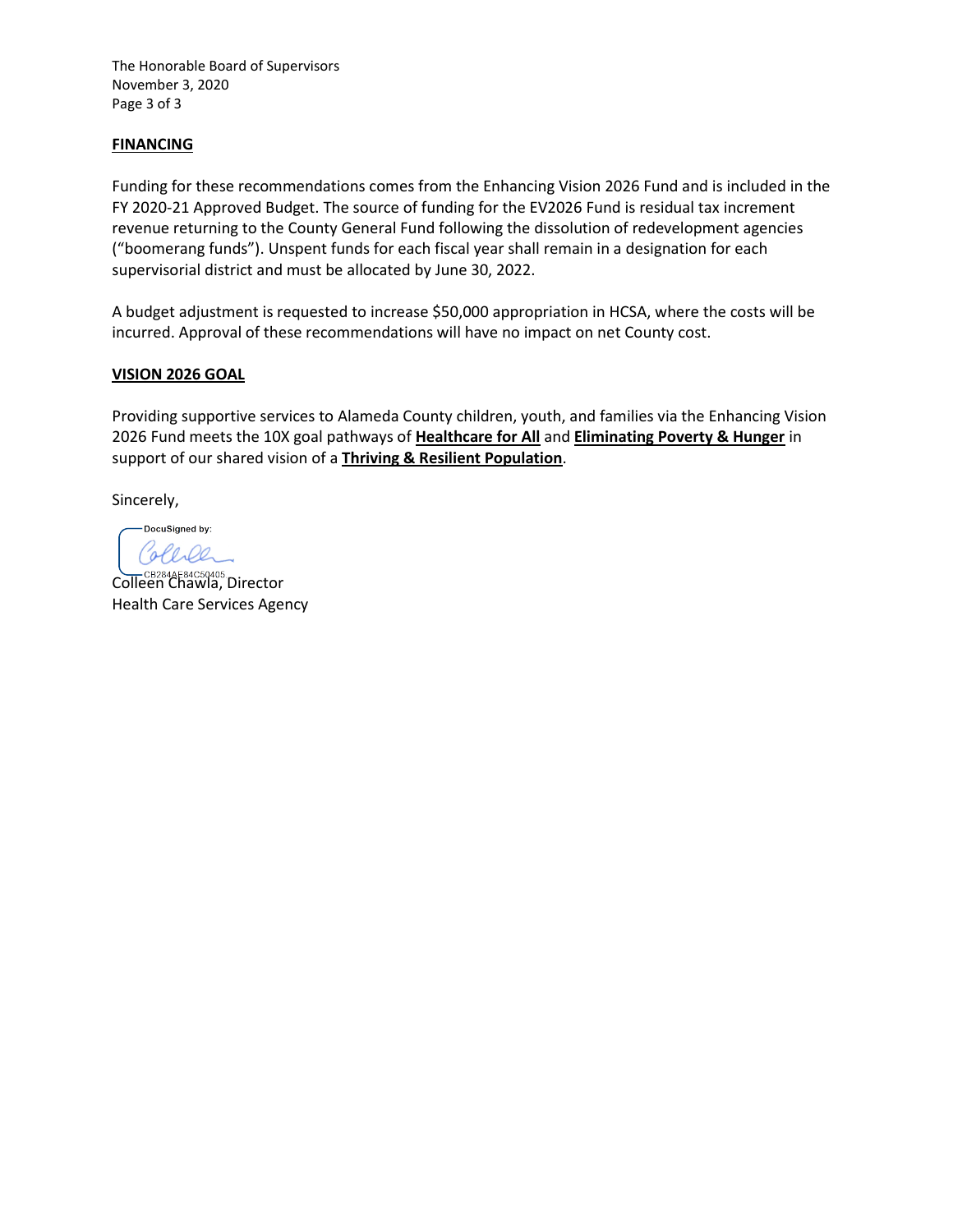## **FINANCIAL RECOMMENDATION FORM #140100-35 Rev 5/21/14**

| <b>AGENDA DATE:</b>          | 11/17/2020 |                                                                                         |
|------------------------------|------------|-----------------------------------------------------------------------------------------|
| <b>BOARD LETTER SUBJECT:</b> |            | Approve COVID-19 Related Enhancing Vision 2026 Fund Allocation                          |
|                              |            | From District 2 to 20 Community Based Organizations and Make Related Budget Adjustments |

**BUDGET YEAR: 2021 FUND: 10000** 

The use of Designations, as follows:

| <b>NAME OF DESIGNATION</b> | <b>DRG</b> | <b>AMOUNT</b> |
|----------------------------|------------|---------------|
|                            |            |               |

The increase (decrease) in anticipated revenue, as follows:

|            | <b>Informational</b> |             |                  |               |  |  |
|------------|----------------------|-------------|------------------|---------------|--|--|
| <b>ORG</b> | <b>ACCT</b>          | <b>PROG</b> | <b>PROJ/GR</b>   | <b>AMOUNT</b> |  |  |
| 350100     | 660011               | 00000       |                  | \$50,000      |  |  |
|            |                      |             |                  |               |  |  |
|            |                      |             |                  |               |  |  |
|            |                      |             |                  |               |  |  |
|            |                      |             | <b>ODC TOTAL</b> | 850,000       |  |  |

**ORG TOTAL** \$50,000

*Informational*

|            | .           |             |                |               |  |
|------------|-------------|-------------|----------------|---------------|--|
| <b>ORG</b> | <b>ACCT</b> | <b>PROG</b> | <b>PROJ/GR</b> | <b>AMOUNT</b> |  |
|            |             |             |                |               |  |
|            |             |             |                |               |  |
|            |             |             |                |               |  |
|            |             |             |                |               |  |
|            |             |             | ADA BOMI       | $\triangle$   |  |

**ORG TOTAL** \$0

**GRAND TOTAL ANTICIPATED REVENUE** \$50,000

The increase (decrease) in appropriations, as follows:

|            | <b>Informational</b> |             |                |               |  |
|------------|----------------------|-------------|----------------|---------------|--|
| <b>ORG</b> | <b>ACCT</b>          | <b>PROG</b> | <b>PROJ/GR</b> | <b>AMOUNT</b> |  |
| 350100     | 610000               | 00000       |                | \$50,000      |  |
|            |                      |             |                |               |  |
|            |                      |             |                |               |  |
|            |                      |             |                |               |  |
|            |                      |             | ADOMMATIT      | $A = 0.000$   |  |

**ORG TOTAL** \$50,000

|            | <b>Informational</b> |             |                |               |  |
|------------|----------------------|-------------|----------------|---------------|--|
| <b>ORG</b> | <b>ACCT</b>          | <b>PROG</b> | <b>PROJ/GR</b> | <b>AMOUNT</b> |  |
|            |                      |             |                |               |  |
|            |                      |             |                |               |  |
|            |                      |             |                |               |  |
|            |                      |             |                |               |  |
|            |                      |             | OMOMIN         | AD            |  |

**ORG TOTAL** \$0

**GRAND TOTAL APPROPRIATION** \$50,000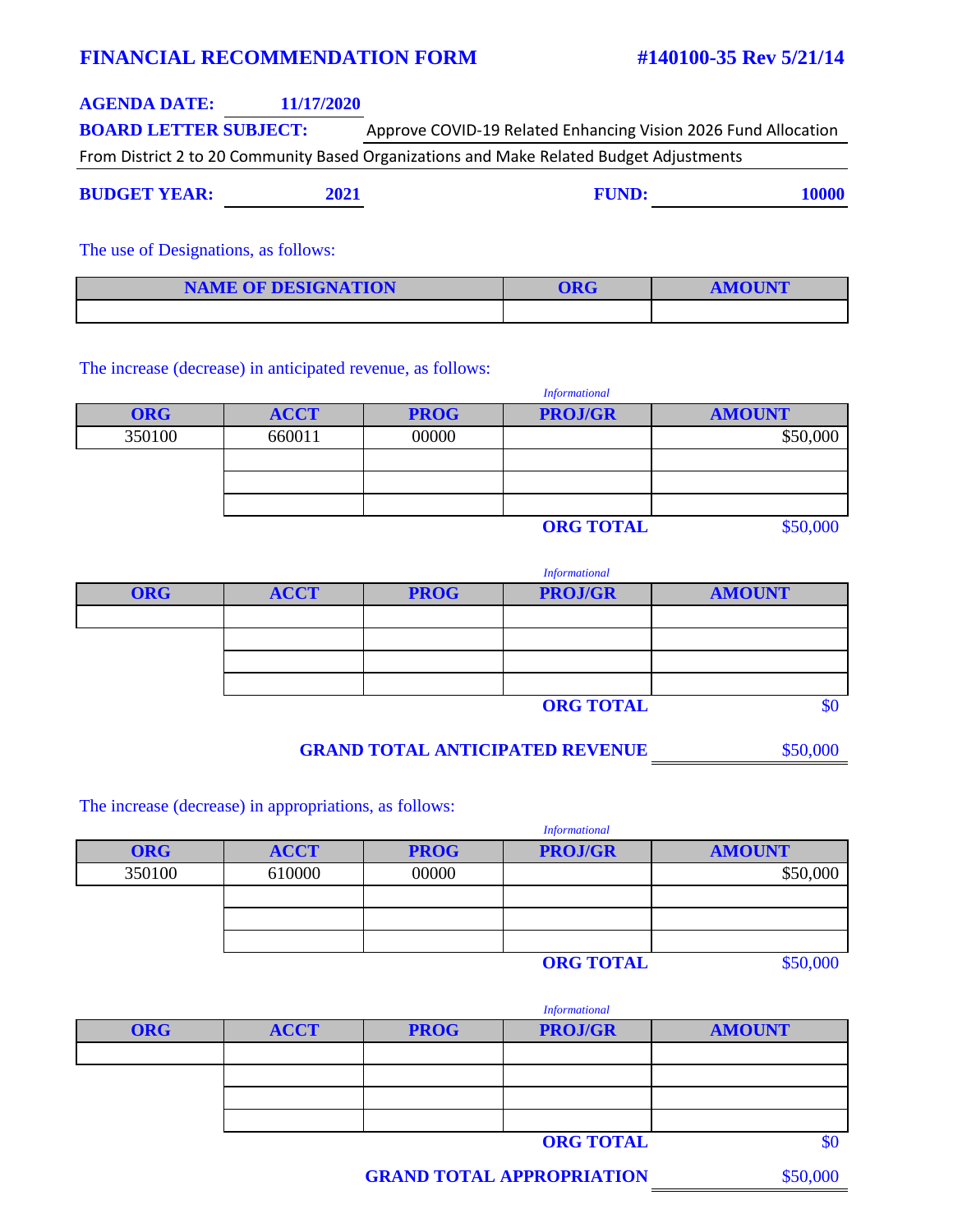# **FINANCIAL RECOMMENDATION FORM #140100-35 Rev 5/21/14**

| <b>AGENDA DATE:</b>          | 11/17/2020 |                                                                                         |
|------------------------------|------------|-----------------------------------------------------------------------------------------|
| <b>BOARD LETTER SUBJECT:</b> |            | Approve COVID-19 Related Enhancing Vision 2026 Fund Allocation                          |
|                              |            | From District 2 to 20 Community Based Organizations and Make Related Budget Adjustments |

**BUDGET YEAR: 2021 FUND: 10000** 

The use of Designations, as follows:

| <b>NAME OF DESIGNATION</b> | <b>DRG</b> | <b>AMOUNT</b> |
|----------------------------|------------|---------------|
|                            |            |               |

The increase (decrease) in anticipated revenue, as follows:

|            | <b>Informational</b> |             |                |               |  |
|------------|----------------------|-------------|----------------|---------------|--|
| <b>ORG</b> | <b>ACCT</b>          | <b>PROG</b> | <b>PROJ/GR</b> | <b>AMOUNT</b> |  |
|            |                      |             |                |               |  |
|            |                      |             |                |               |  |
|            |                      |             |                |               |  |
|            |                      |             |                |               |  |
|            | <b>ORG TOTAL</b>     |             |                |               |  |

|            | <b>Informational</b> |             |                  |               |  |  |
|------------|----------------------|-------------|------------------|---------------|--|--|
| <b>ORG</b> | <b>ACCT</b>          | <b>PROG</b> | <b>PROJ/GR</b>   | <b>AMOUNT</b> |  |  |
|            |                      |             |                  |               |  |  |
|            |                      |             |                  |               |  |  |
|            |                      |             |                  |               |  |  |
|            |                      |             |                  |               |  |  |
|            |                      |             | <b>ORG TOTAL</b> |               |  |  |

**GRAND TOTAL ANTICIPATED REVENUE** \$0

The increase (decrease) in appropriations, as follows:

|            | <b>Informational</b> |             |                |               |
|------------|----------------------|-------------|----------------|---------------|
| <b>ORG</b> | <b>ACCT</b>          | <b>PROG</b> | <b>PROJ/GR</b> | <b>AMOUNT</b> |
| 130200     | 640000               | 00000       |                | \$50,000      |
|            | 650041               | 00000       |                | $(\$50,000)$  |
|            |                      |             |                |               |
|            |                      |             |                |               |
|            |                      |             | OMOM           | $\Delta$      |

**ORG TOTAL** \$0

|            | <b>Informational</b> |             |                  |               |  |
|------------|----------------------|-------------|------------------|---------------|--|
| <b>ORG</b> | <b>ACCT</b>          | <b>PROG</b> | <b>PROJ/GR</b>   | <b>AMOUNT</b> |  |
|            |                      |             |                  |               |  |
|            |                      |             |                  |               |  |
|            |                      |             |                  |               |  |
|            |                      |             |                  |               |  |
|            |                      |             | <b>ORG TOTAL</b> |               |  |

**GRAND TOTAL APPROPRIATION** \$0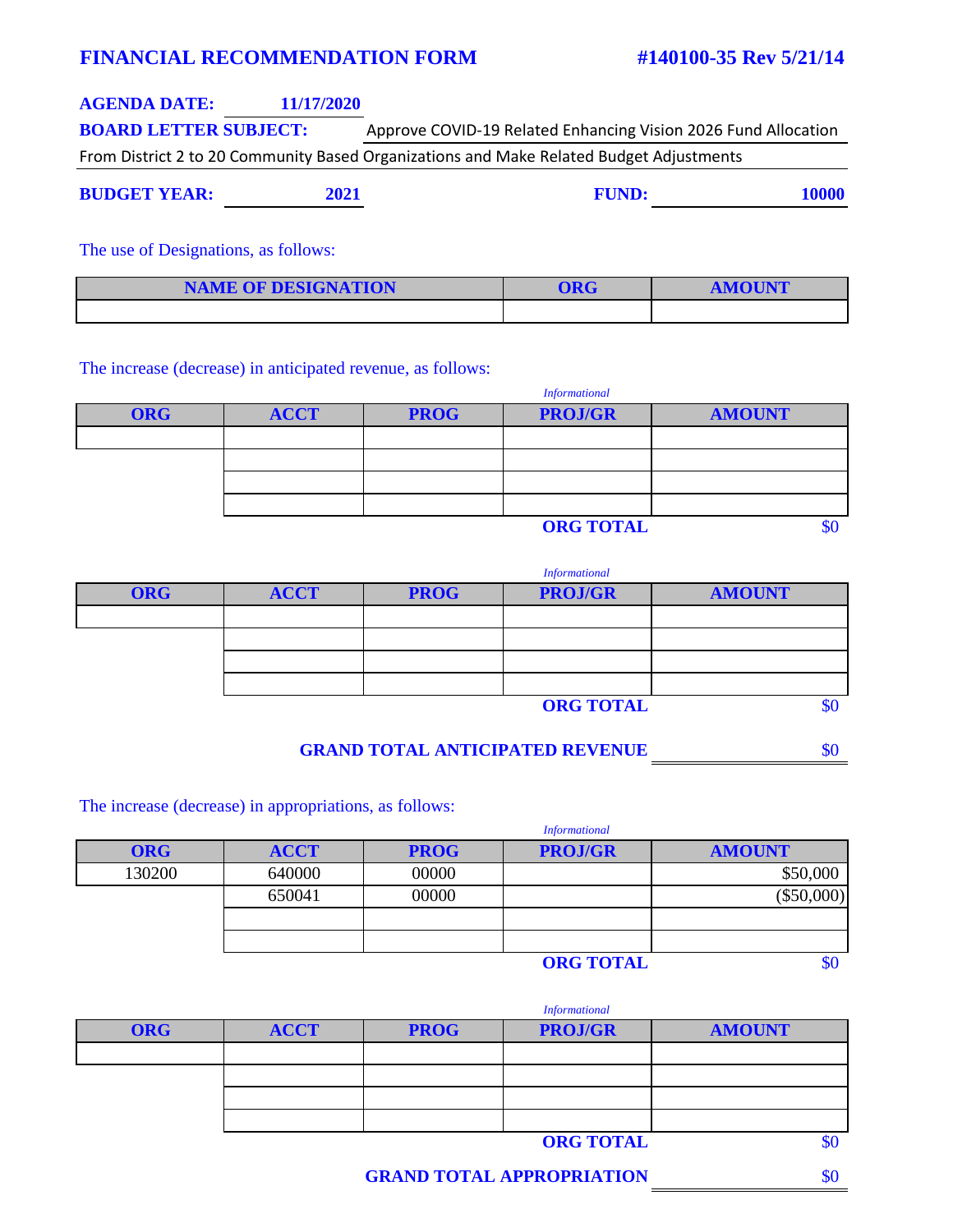FINANCIAL RESOLUTION R-2020-473

-..

|     | <b>NCIAL RESOLUTION R-2020-473</b> | PAGE:                | 1 OF 3     |
|-----|------------------------------------|----------------------|------------|
|     |                                    | <b>FILE NUMBER:</b>  | N/A        |
|     |                                    | <b>MEETING DATE:</b> | 11/17/2020 |
|     |                                    | <b>ITEM NUMBER:</b>  |            |
| BY: | 2021                               | <b>FUND:</b>         | 10000      |

The increase (decrease) in anticipated revenue, as follows:

|            |             |             | Intormational    |               |
|------------|-------------|-------------|------------------|---------------|
| <b>ORG</b> | <b>ACCT</b> | <b>PROG</b> | PROJ/GR          | <b>AMOUNT</b> |
| 350100     | 660011      | 00000       |                  | \$50,000      |
|            |             |             |                  |               |
|            |             |             |                  |               |
|            |             |             |                  |               |
|            |             |             |                  |               |
|            |             |             | <b>ORG TOTAL</b> | \$50,000      |

*Informational* 

|            | Informational |             |                  |               |  |
|------------|---------------|-------------|------------------|---------------|--|
| <b>ORG</b> | <b>ACCT</b>   | <b>PROG</b> | <b>PROJ/GR</b>   | <b>AMOUNT</b> |  |
|            |               |             |                  |               |  |
|            |               |             |                  |               |  |
|            |               |             |                  |               |  |
|            |               |             |                  |               |  |
|            |               |             | <b>ORG TOTAL</b> | \$0           |  |

GRAND TOTAL ANTICIPATED REVENUE \$50,000 ==================

The increase (decrease) in appropriations, as follows:

|            | $\frac{1}{2}$ and $\frac{1}{2}$ and $\frac{1}{2}$ and $\frac{1}{2}$ are supplied to the set of $\frac{1}{2}$<br>Informational |             |                  |               |
|------------|-------------------------------------------------------------------------------------------------------------------------------|-------------|------------------|---------------|
| <b>ORG</b> | <b>ACCT</b>                                                                                                                   | <b>PROG</b> | <b>PROJ/GR</b>   | <b>AMOUNT</b> |
| 350100     | 610000                                                                                                                        | 00000       |                  | \$50,000      |
|            |                                                                                                                               |             |                  |               |
|            |                                                                                                                               |             |                  |               |
|            |                                                                                                                               |             | <b>ORG TOTAL</b> | \$50,000      |

*Informational* 

|     | <i>Informational</i> |             |                  |               |
|-----|----------------------|-------------|------------------|---------------|
| ORG | <b>ACCT</b>          | <b>PROG</b> | PROJ/GR          | <b>AMOUNT</b> |
|     |                      |             |                  |               |
|     |                      |             |                  |               |
|     |                      |             |                  |               |
|     |                      |             |                  |               |
|     |                      |             | <b>ORG TOTAL</b> |               |

ORGTOTAL

\$50,000

**GRAND TOTAL APPROPRIATION**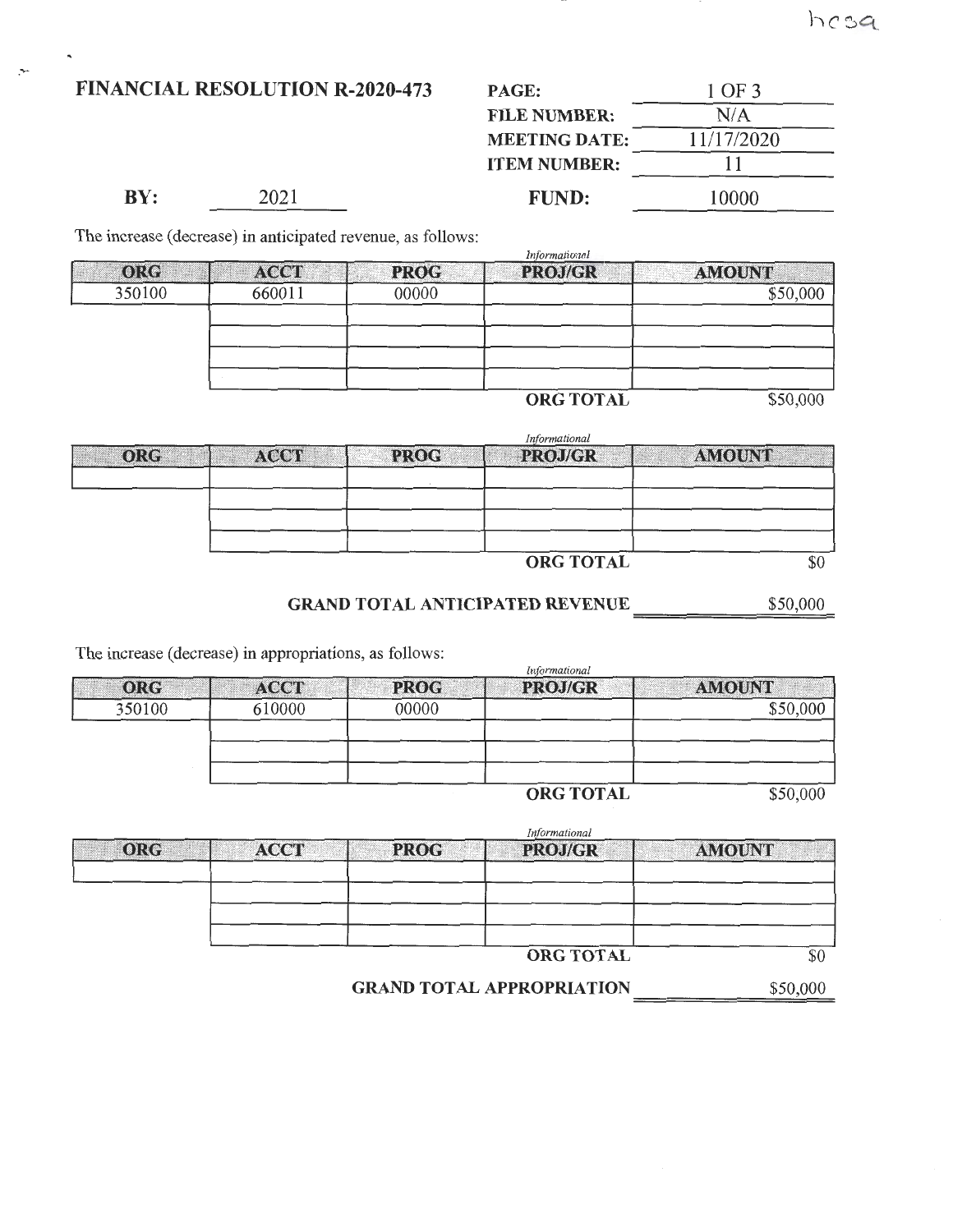## FINANCIAL RESOLUTION R-2020-473

| 1 OF 3     |  |
|------------|--|
| N/A        |  |
| 11/17/2020 |  |
| 11         |  |
|            |  |

**BY:** 2021 **FUND:** 

The increase (decrease) in anticipated revenue, as follows:

|     | Informational |             |                  |               |  |
|-----|---------------|-------------|------------------|---------------|--|
| ORG | <b>ACCT</b>   | <b>PROG</b> | <b>PROJ/GR</b>   | <b>AMOUNT</b> |  |
|     |               |             |                  |               |  |
|     |               |             |                  |               |  |
|     |               |             |                  |               |  |
|     |               |             |                  |               |  |
|     |               |             |                  |               |  |
|     |               |             | <b>ORG TOTAL</b> |               |  |

|            | Informational |             |                  |               |  |
|------------|---------------|-------------|------------------|---------------|--|
| <b>ORG</b> | <b>ACCT</b>   | <b>PROG</b> | <b>PROJ/GR</b>   | <b>AMOUNT</b> |  |
|            |               |             |                  |               |  |
|            |               |             |                  |               |  |
|            |               |             |                  |               |  |
|            |               |             |                  |               |  |
|            |               |             | <b>ORG TOTAL</b> |               |  |

GRAND TOTAL ANTICIPATED REVENUE 50

The increase (decrease) in appropriations, as follows:

|            | Informational |             |                  |               |
|------------|---------------|-------------|------------------|---------------|
| <b>ORG</b> | <b>ACCT</b>   | <b>PROG</b> | <b>PROJ/GR</b>   | <b>AMOUNT</b> |
| 130200     | 640000        | 00000       |                  | \$50,000      |
|            | 650041        | 00000       |                  | (\$50,000)    |
|            |               |             |                  |               |
|            |               |             | <b>ORG TOTAL</b> |               |

*Informational*  ORG | ACCT | PROG PROJ/GR | AMOUNT

ORG TOTAL

\$0

\$0

GRAND TOTAL APPROPRIATION

I  $\overline{\phantom{a}}$ 

> I  $\overline{\phantom{a}}$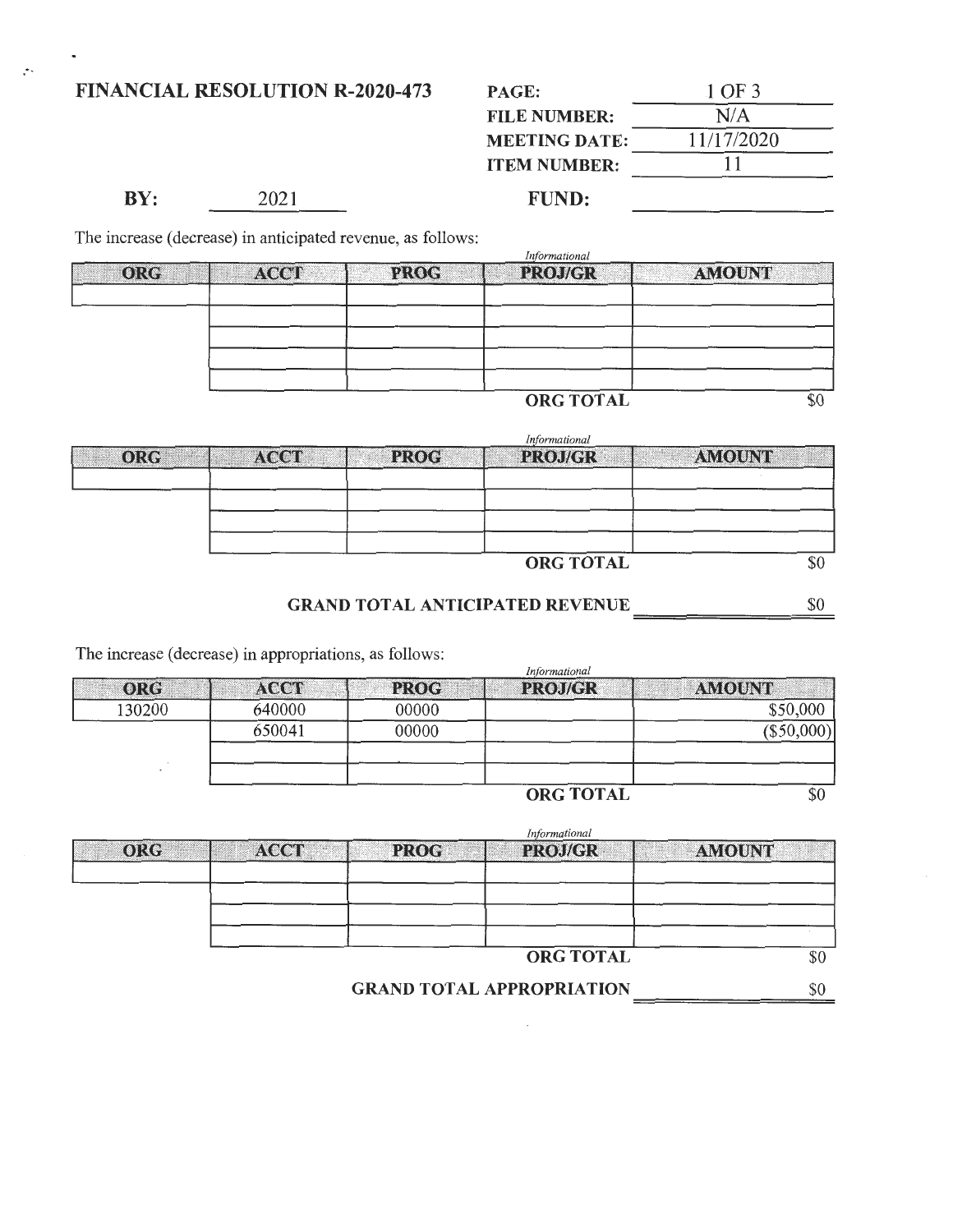THE FOREGOING was PASSED and ADOPTED by a majority vote of the Alameda County Board of Supervisors this 17<sup>th</sup> day of November, 2020, to wit:

- AYES: Supervisors Carson, Chan, Haggerty, Miley & President Valle 5
- NOES: None
- EXCUSED: None

PRESIDENT, BOARD OF SUPERVISORS

| File No:     |             |  |
|--------------|-------------|--|
| Agenda No:   | 11          |  |
| Document No: | R-2020-473F |  |
|              |             |  |



I certify that the foregoing is a correct copy of a Resolution adopted by the Board of Supervisors, Alameda County, State of California

ATTEST: Clerk, Board of Supervisors

By: <u>Ny Unha Bauslu</u>